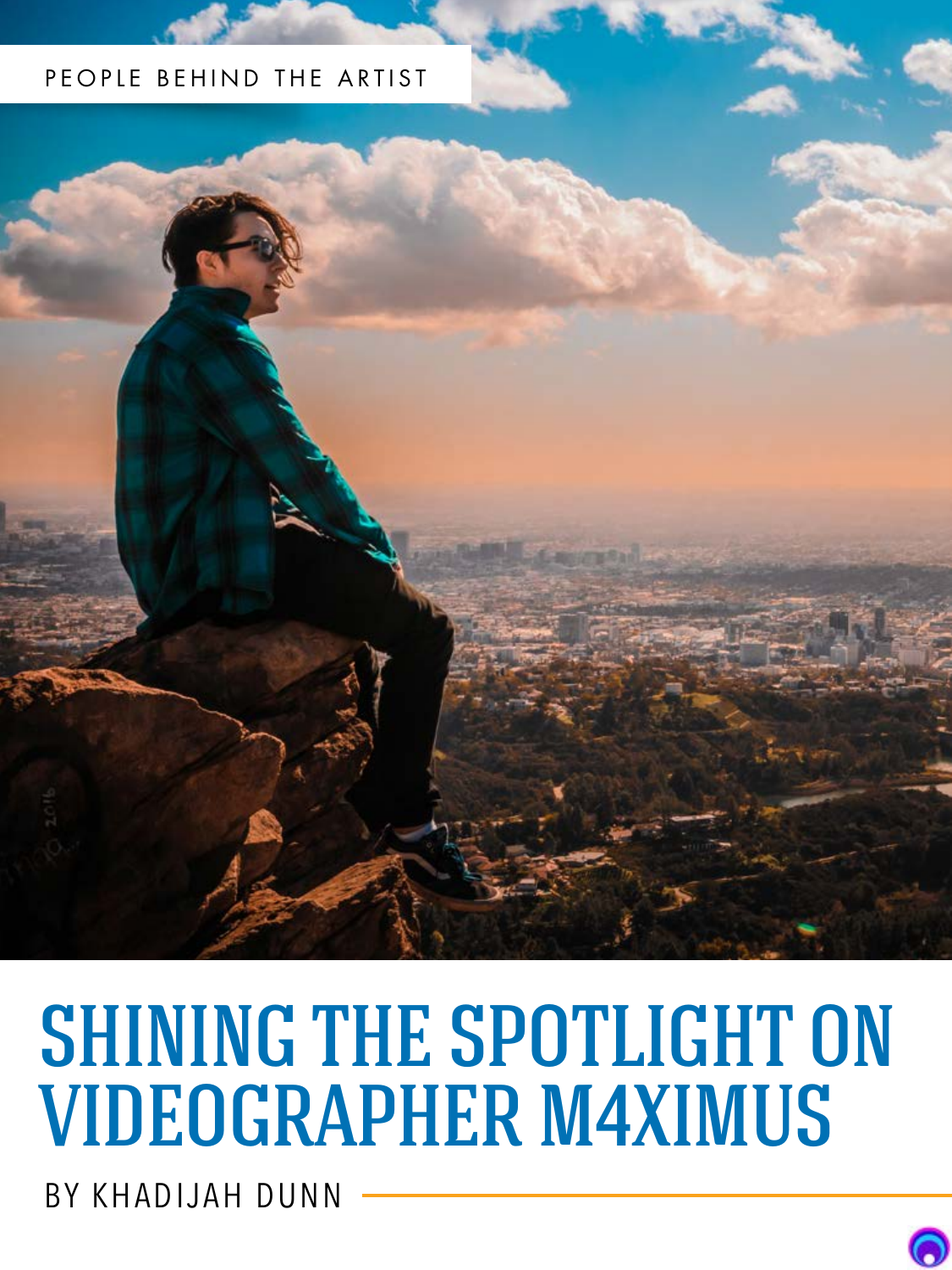Inspiration can hit at many points in life; it can come and go at times as a fleeting hobby or as a single experience that grows into a creative passion that jumpstarts you straight into your career. Max Schultz or M4XIMUS found his passion behind the camera after trying his hand at film in high school, starting with one music video that prompted him into becoming a videographer for EDM events and festivals.

Having fell in love with the storytelling element, he has had time to practice his craft and developed a quick-paced, fun and brightly captivating style of filming. The style of his videos goes hand-in-hand with EDM's fast and unpredictably fun moments that guides you into a heart racing experience, inspiring any novice raver into becoming a full blown party animal.



## What has influenced you into doing videography and photography for EDM events?

I'd say the match got lit when I did a music video senior year in high school. It was my first time ever doing one. Editing to EDM music and telling a story through my footage, I just fell in love with it. What threw the match into the fire which ignited the flame in me to pursue this was watching a series called Krewlife that Krewella did. I had no idea what the job was called at the time, all I knew is I've got to film shows and edit to the artist's music. I was hooked.

> *What threw the match into the fire which ignited the flame in me to pursue this was watching a series called Krewlife that Krewella did.*

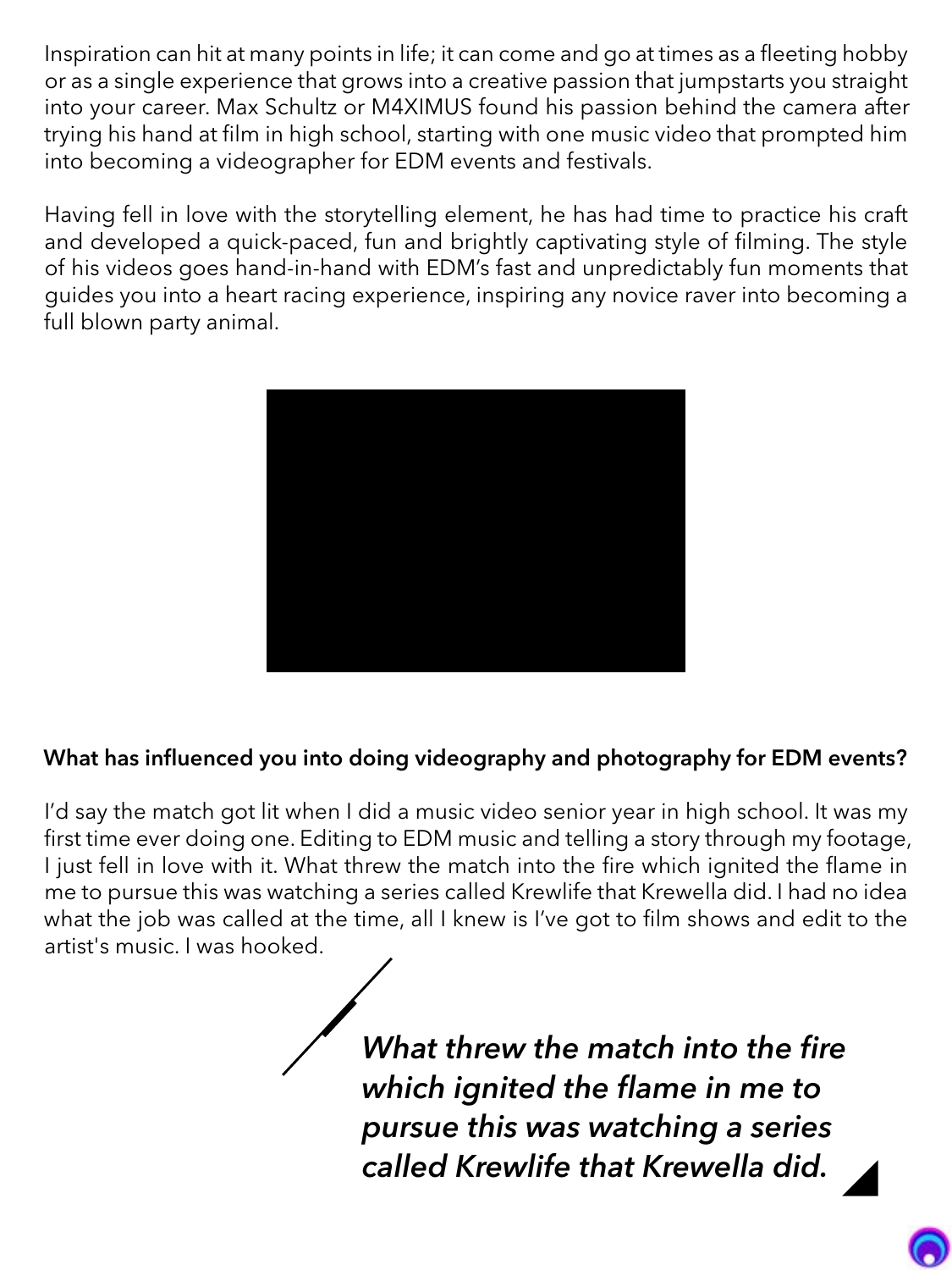## artist and sub-genre that inspires you?

& dub but I loved it all. There was definitely make friends with the lighting guys and of them.



*Something about EDM shows is unlike anything you will ever experience.*

#### Do your favorite EDM artists and sub-What are some common mistakes that genres change often or is there a particular you've made working at past EDM events that newbies should avoid?

When I first got into EDM I loved every If you're filming at a club that is not well lit, genre. My friends were only into trap, house when the artist goes for the family photo, a unique vibe and energy at each artist's ask if they can turn all the lights on for the show and it is incredible to experience all photo so you get a good pic. Gotta give a shout out to my friend at Echostage for teaching me that! Also, a simple point is to be respectful of other video or photo people on stage. I always give the house video/photo person priority on the stage and surrounding environment. Good communication is key.

#### What are some of the best moments of EDM event/festivals that set them apart from other live events?

The oozing atmosphere with a vibe you've never felt in your life. Something about EDM shows is unlike anything you will ever experience. You can go to a venue or festival by yourself yet you are in a space with hundreds or thousands of others, all feeling the music flow through your soul and everyone is happy, dancing and friendly. I've always made new friends.





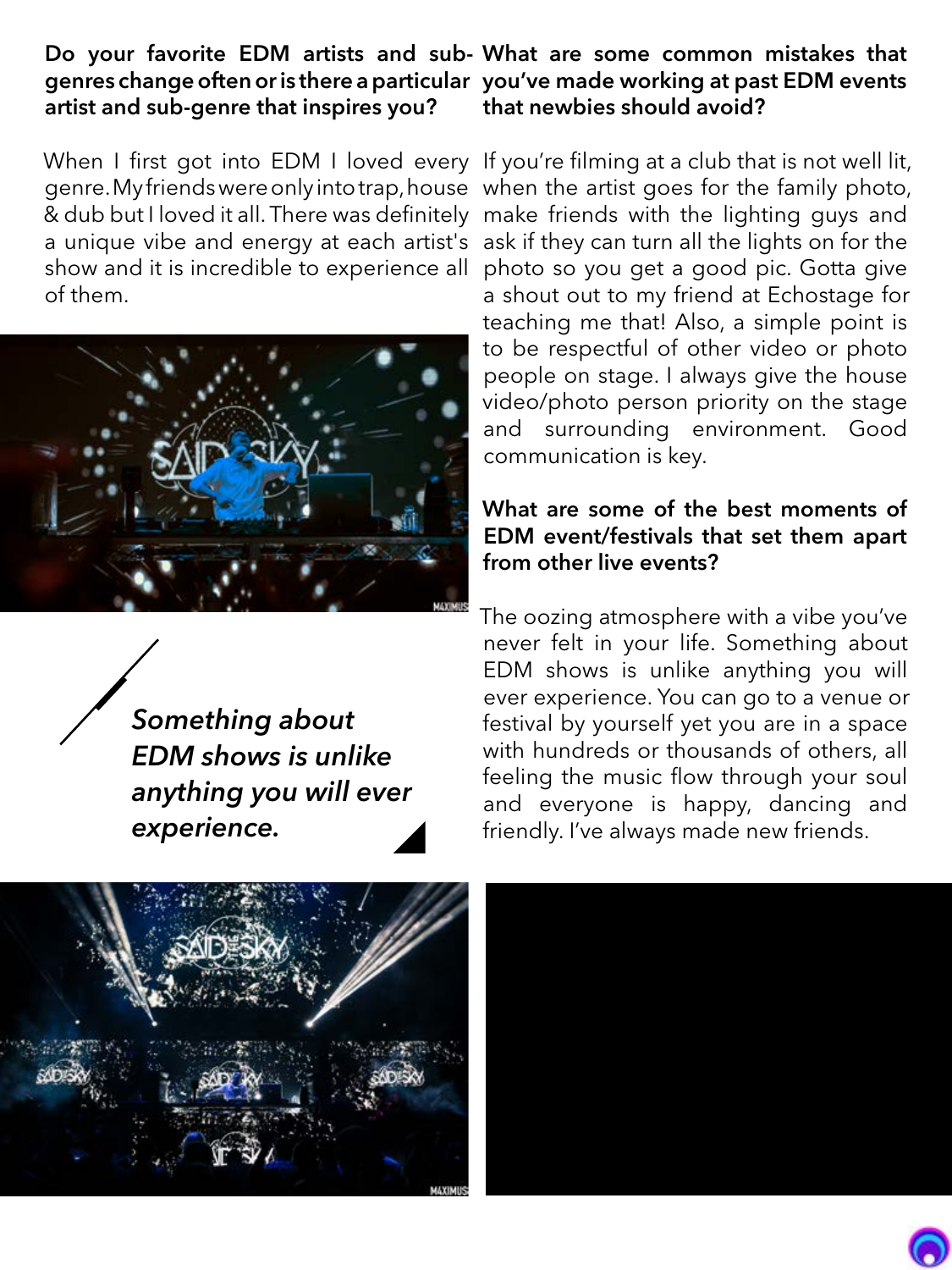## What is the process like when you are shooting and editing an EDM event?

I like to get a good look at the stage before I shoot. See my entrances and exits so I don't waste time running on or off stage for different shots. Then film some shots of the line outside or venue and Green Room activity too. Then when the artist I am filming is on stage - I'm filming, I'm nonstop filming. I'm a sweaty mess by the end! Then I get home. Dump the footy. Edit a few pics and find some raw clips and send them over so they have something to post right away to keep their socials busy. Then I pass out and sleep. Then grind on the recap edit in the morning!

#### Do you want to eventually get into the film industry since you've worked on film sets before?

Yes! I would absolutely love to still! Coming more from a film background and then getting into videography and picking up a camera and filming live moments instead of something scripted was a big, but fun

change for me. When I'm not working or have a little break I try to take advantage of that and focus on the film industry. I had a month off and my good friend, who's an actor, was filming an indie movie and I asked if I could be the on set behind the scenes photo and video guy and the director said sure!

#### What is the hardest part about shooting footage at an EDM event?

Lighting! If the venue has bad lighting it's a pain to film in. I can always rock my light, but I'd rather have a bunch of lights going off making the room full and colorful. Another hard part is making sure you capture those dope moments. Like an epic stage dive, laser lights hitting the artist and stage just right, and the faces of the fans who are in the moment.

*If the venue has bad lighting it's a pain to film in. I can always rock my light, but I'd rather have a bunch of lights going off making the room full and colorful.*

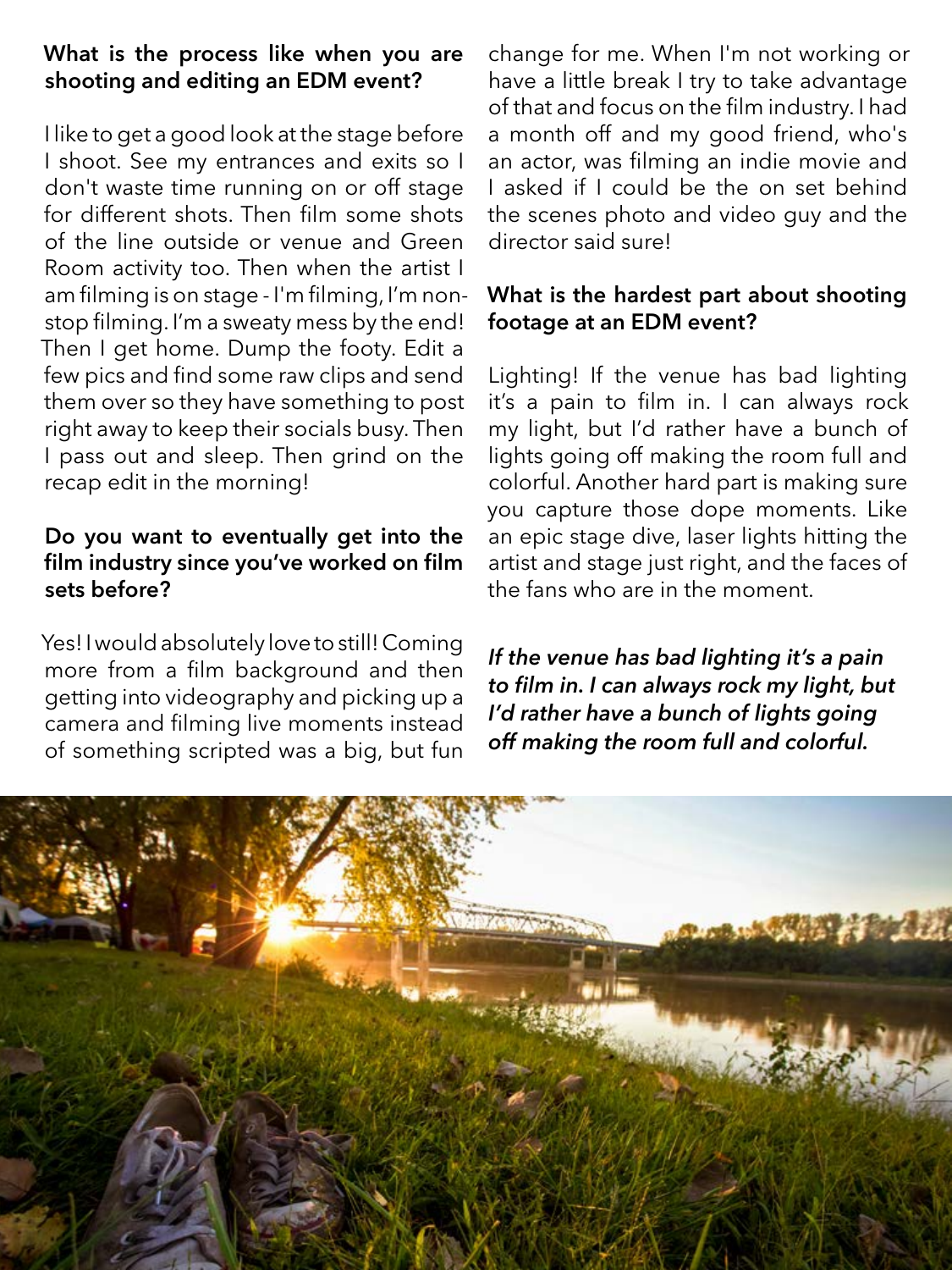## What do you find interesting about working with the different types of artists?

Working with different artists is always a fun discovery because each one has their own unique energy and style on stage, as well as the fans that come out to that particular artist's show! Filming an artist like 3lau for example is always a blast! He pulls energy out of the crowd like no other. He doesn't just chill behind the decks, he comes out and does champagne showers, throws pizza slices into the audience, waves a flag and throws out beach balls too. It's not only about the music, he wants to make sure his fans have an incredible experience. I still have moments where I say to myself, "I got to work with 3lau!!!!"



## If you could shoot a video for an artist you haven't worked with who would it be?

I'd love to work with Dillon Frances and The Glitch Mob. I love Dillon's music and the energy he has on stage. He is super funny when filming off stage and the footage would be insane. The Glitch Mob has a unique style in which they perform, with drum pads and a dope stage set up. Their type of music to me is cinematic bass and I'd love to edit to their music to see that creative combination

## What are the differences between working in the film industry compared to EDM?

EDM is very crazy. Which I love. A lot of stuff is last second. You're also capturing live moments so you have to be quick on your toes. You can't do five takes like on a film set. Also, I'm a night owl so It's perfect for me. Film sets are more organized and structured with what's going on that day on set. When I film a show, I have zero idea what will go down. Which is exciting. EDM videography can be very guerilla style and go, go, go!!

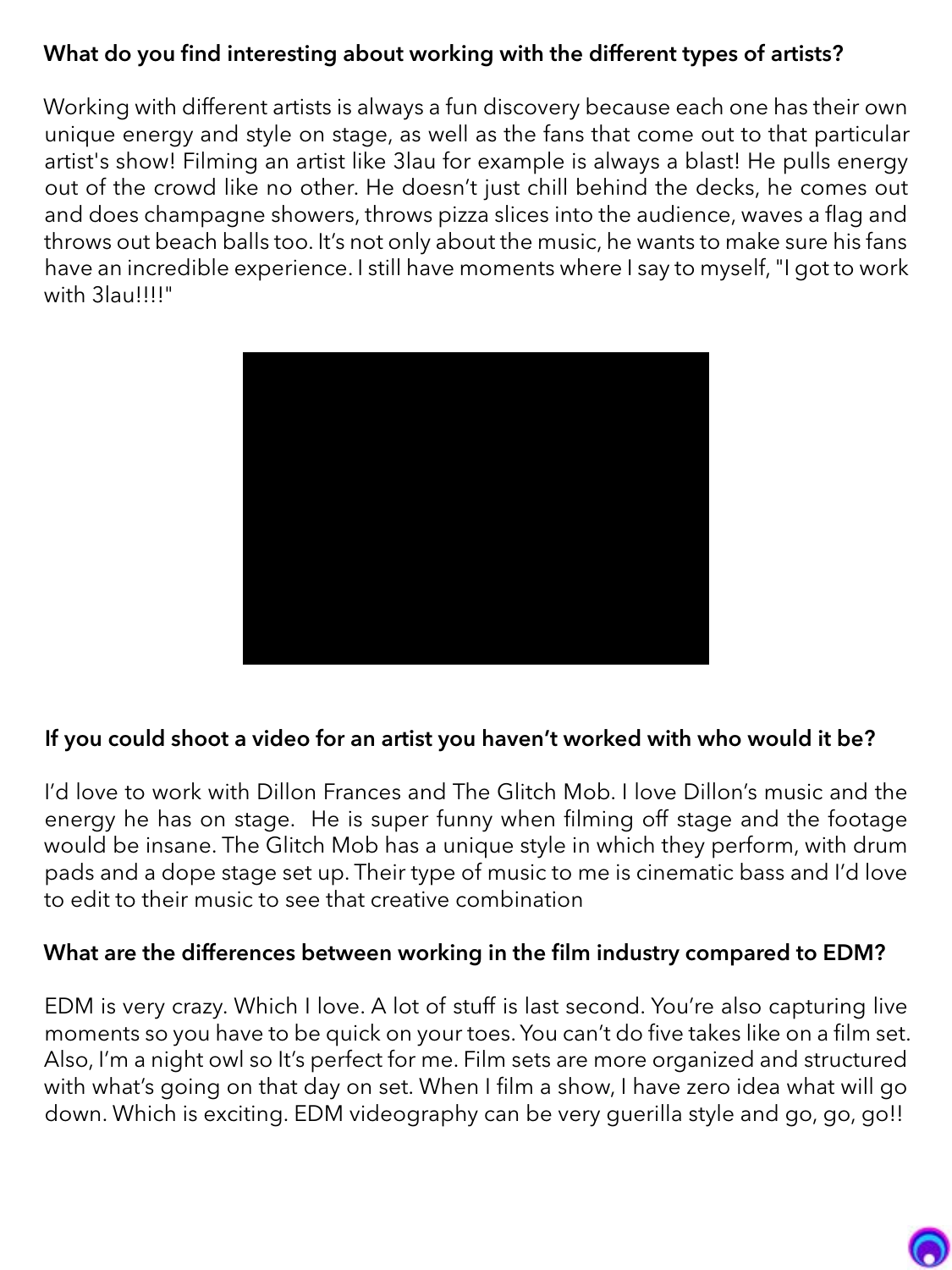*When I film a show, I have zero idea what will go down. Which is exciting. EDM videography can be very guerilla style and GO, GO, GO!!*



## What kind of camera's have you worked with to shoot footage for shows up until now? Do you have a current favorite?

I started with the Canon 60D. Then upgraded to the 5D Mark III. And now I rock the 5D Mark IV. And the Mark IV is my fav! It has incredible autofocus and my all time favorite feature is it can film 120fps. Which filming people with long hair who are head banging in that slow of frame rate looks so sick!

### If you decided not to create M4XIMUS Productions, what different career path do you think you'd take?

Definitely something with entertainment for sure! Music or Movies!

## Do you have any weird or crazy stories from EDM events/festivals you've been to?

Oh man, so many. This is hard. Well, one that comes straight to mind is a moment that made me proud and humbled with what I do. My first fest I ever filmed was Moonrise in my hometown of Maryland. I was done filming my artists for the day and was chilling at the main stage watching the show and the audience. I had my camera in my hand and wanted to just take some photos. I see these two guys front row having the time of their life. I take a few photos and they did the 'come over here' motion. They ask if I could send them the photos I just took of them, so I got one of their cells. I texted it to him and he was most thankful. Months later, I'm chilling in the audience at Echostage in D.C. with some of my friends killing time before the artist I needed to film arrived. This dude to my right taps me and asks, "Are you Maximus?" and I said, "Yeah" He was like, "Oh my god, yo dude!". In a second, he brings up the photo I took of him and his friend at Moonrise. I'm like, "WOW!!" We hug each other and he was like, "This was one of me and my friends favorite moments from Moonrise. You were so kind and genuine. We thought most photo and video guys weren't like that." That moment with him makes me so grateful for the job I get to do.